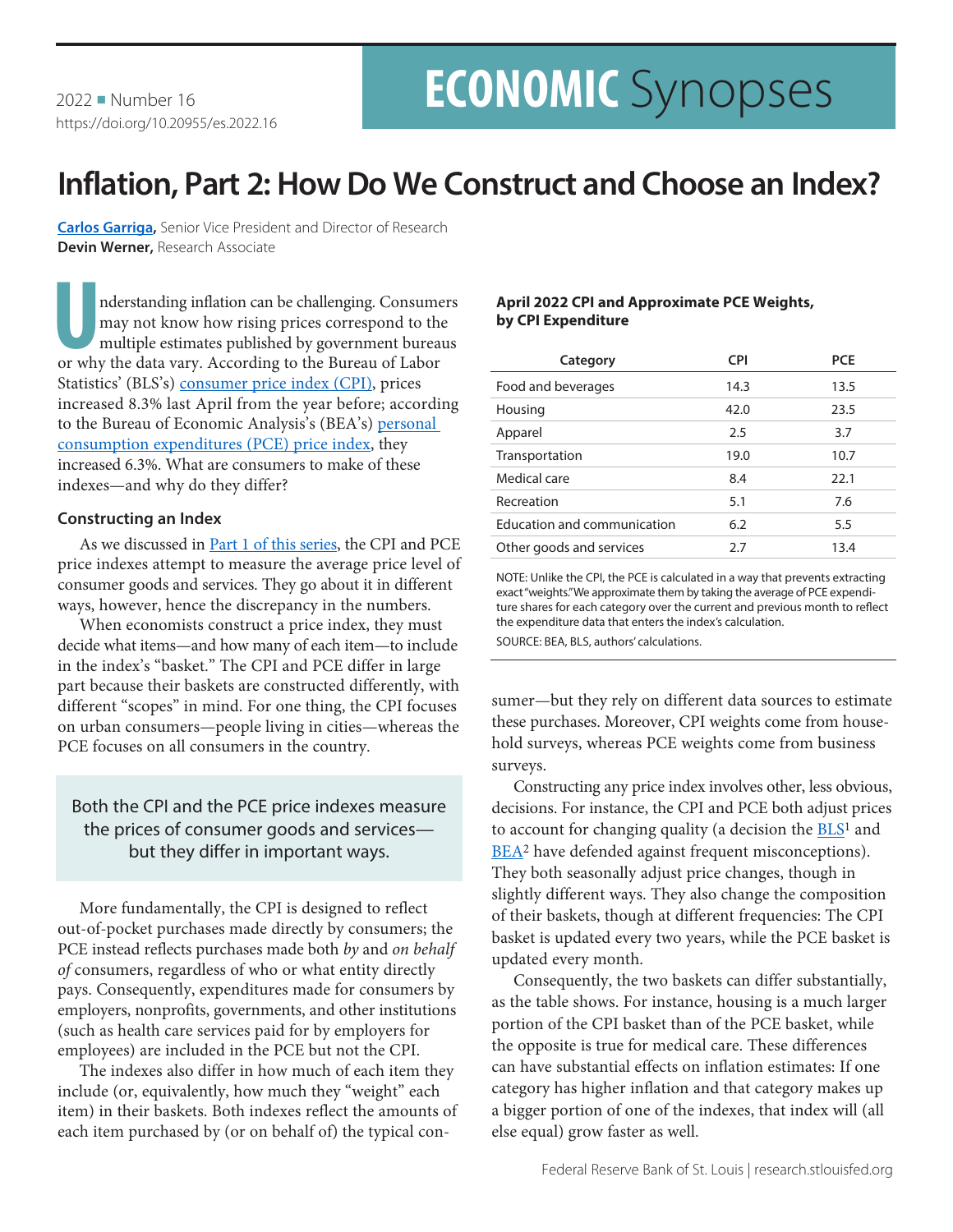#### **Price Indexes Over Time**



#### **Inflation Over Time**

Year-over-year percent change to index



SOURCE: BEA, BLS, authors' calculations.

#### **Choosing an Index**

The CPI is arguably more popular than the PCE. It is used to calculate cost-of-living adjustments for Social Security and other government programs; Treasury inflation-protected securities are based on it, and not the PCE; and it is released earlier than the PCE, lending itself to more press coverage.

The Federal Reserve, however, targets the PCE believing it to be a better measure of true inflation. In one [report to Congress,](https://www.federalreserve.gov/boarddocs/hh/2000/february/fullreport.pdf)<sup>3</sup> the Fed argued that the PCE better captures changing consumer consumption because its weight scheme is updated monthly, keeping it from being

biased upward; covers a wider variety of expenditures, which is important when considering the Fed's mandate to maintain overall price stability; and can be revised by the BEA, allowing measurement and data advancements to improve and standardize the index over time

Concern that the CPI's rigid basket could bias it upward is long-standing; in 1996, [the Boskin Commission estimated](https://www.ssa.gov/history/reports/boskinrpt.html#:~:text=The%20Commission%27s%20December%201996%20report,impact%20numerous%20other%20government%20programs.) that the CPI overstated true cost-of-living increases by about 1.1%. As prices rise more quickly for some items than for others, consumers tend to buy less of those items and more of the cheaper alternatives (the so-called "substitution effect"). The CPI, economists argue, does not capture this as well or quickly as the PCE does.